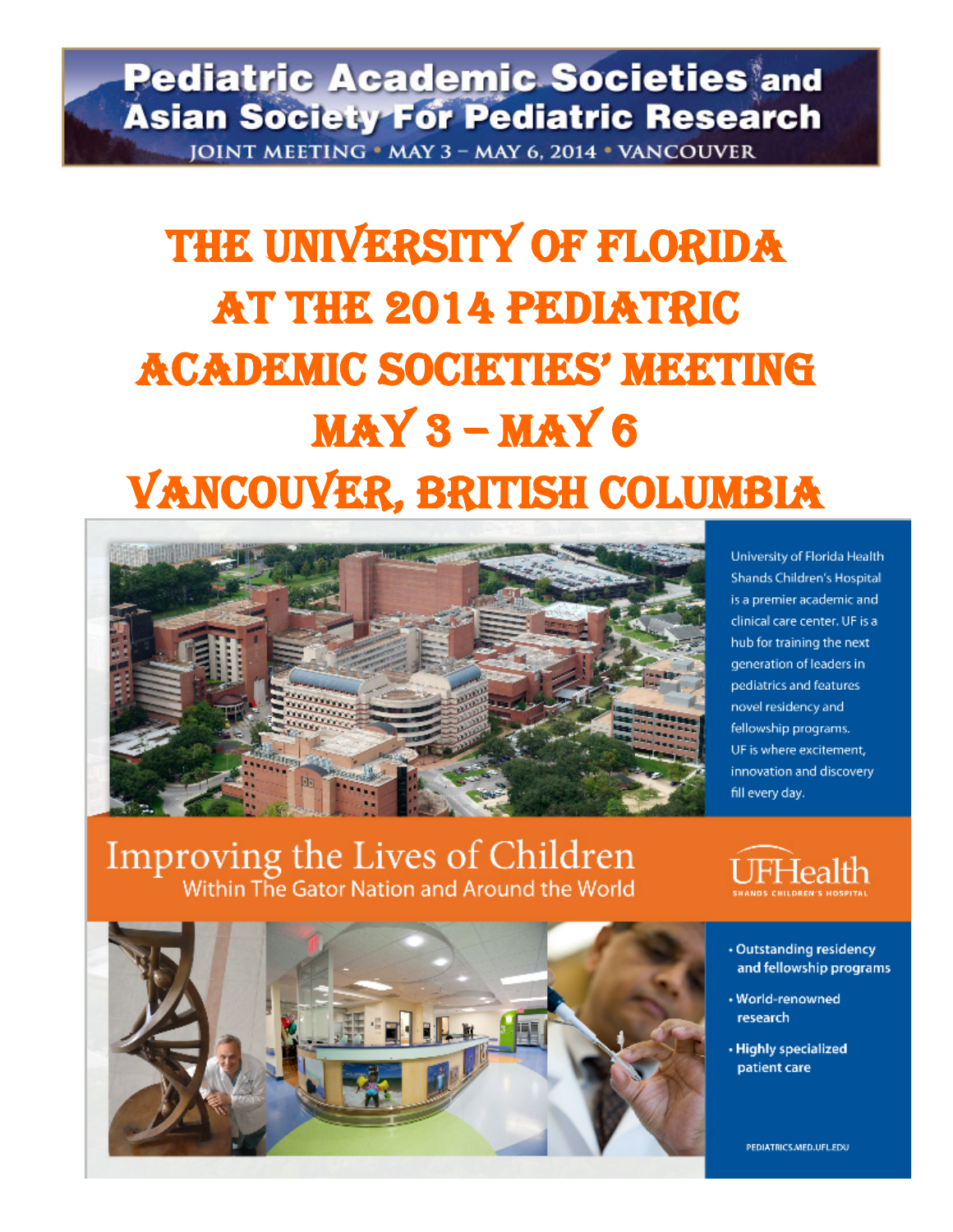## **Dear Colleagues:**

**After 2 years as Chairman, I'm excited to see UF's exceptional involvement in THE PEDIATRIC ACADEMIC SOCIETIES' meetings that will be held May 3rd – May 6th in Vancouver, British Columbia.**

**We are very proud of the number and prominence of presentations by our faculty, fellows, residents and others. UF will have much to celebrate at the PAS meetings, including 3 workshops, 3 special interest groups, 2 Hot Topic sessions, 3 topic symposia and state of the art plenary sessions, 7 platform presentations, 20 poster presentations, and the following awards:** 

**Youness Tolaymat (PGY-3 Jacksonville): Dean's Travel grant and UF Attending Staff Foundation grant.**

**Marie Strobl, working with Dr. Scott Rivkees, received the Society for Pediatric Research Medical Student Basic Research Award.**

**Please join me in congratulating our colleagues on a job well done!**

**With best wishes,**

 $\leq$   $\overline{\zeta_{\mathfrak{on}}}$   $\mathbb{Q}$ :  $\overline{\zeta_{\mathfrak{so}}}$ 

**Scott A. Rivkees, M.D. Nemours Eminent Scholar, Professor and Chair Department of Pediatrics University of Florida College of Medicine**

**University of Florida-Gainesville/University of Florida-Jacksonville/University of South Florida/University of Miami/Florida Chapter of the American Academy of Pediatrics PAS Reception will be held Sunday, May 4th from 7:30 pm – 9:30 pm in the Coal Harbour Suite at the Pan Pacific Hotel Vancouver, 300-999 Canada Place, Vancouver BC.**

**Visit the University of Florida booth (#330) at the Vancouver Convention Center Exhibit Hall: Saturday, May 3: 1:00pm – 4:00pm Sunday, May 4: 4:15pm – 7:30pm Monday, May 5: 4:15pm – 7:30pm**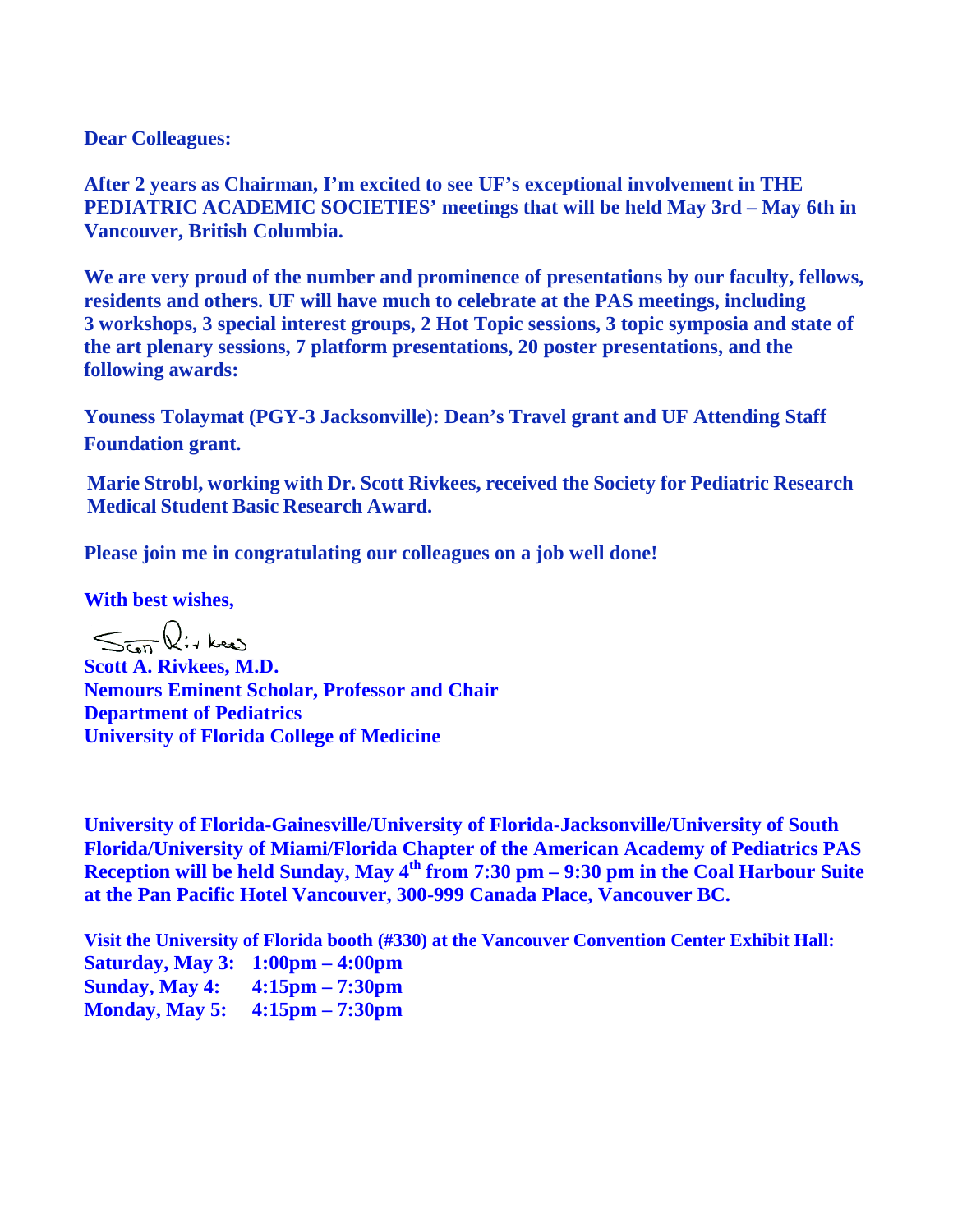#### **HOSTED BY:**

Scott Rivkees, MD University of Florida - Gainesville Chair of Pediatrics

Mark L. Hudak, MD University of Florida - Jacksonville Chair of Pediatrics

> Judy Schaechter, MD University of Miami Interim Chair of Pediatrics

Patricia J. Emmanuel, MD University of South Florida Chair of Pediatrics

Mobeen H. Rathore, MD Florida Chapter of the American Academy of Pediatrics President

YOU'RE INVITED TO A Florida Pediatrics reption

Sunday, May 4 | 7:30-9:30 p.m.

Pan Pacific Hotel Vancouver Coal Harbour Suite 300-999 Canada Place, Vancouver, BC

Florida Chapter American Academy of Pediatrics **JFHealth** 



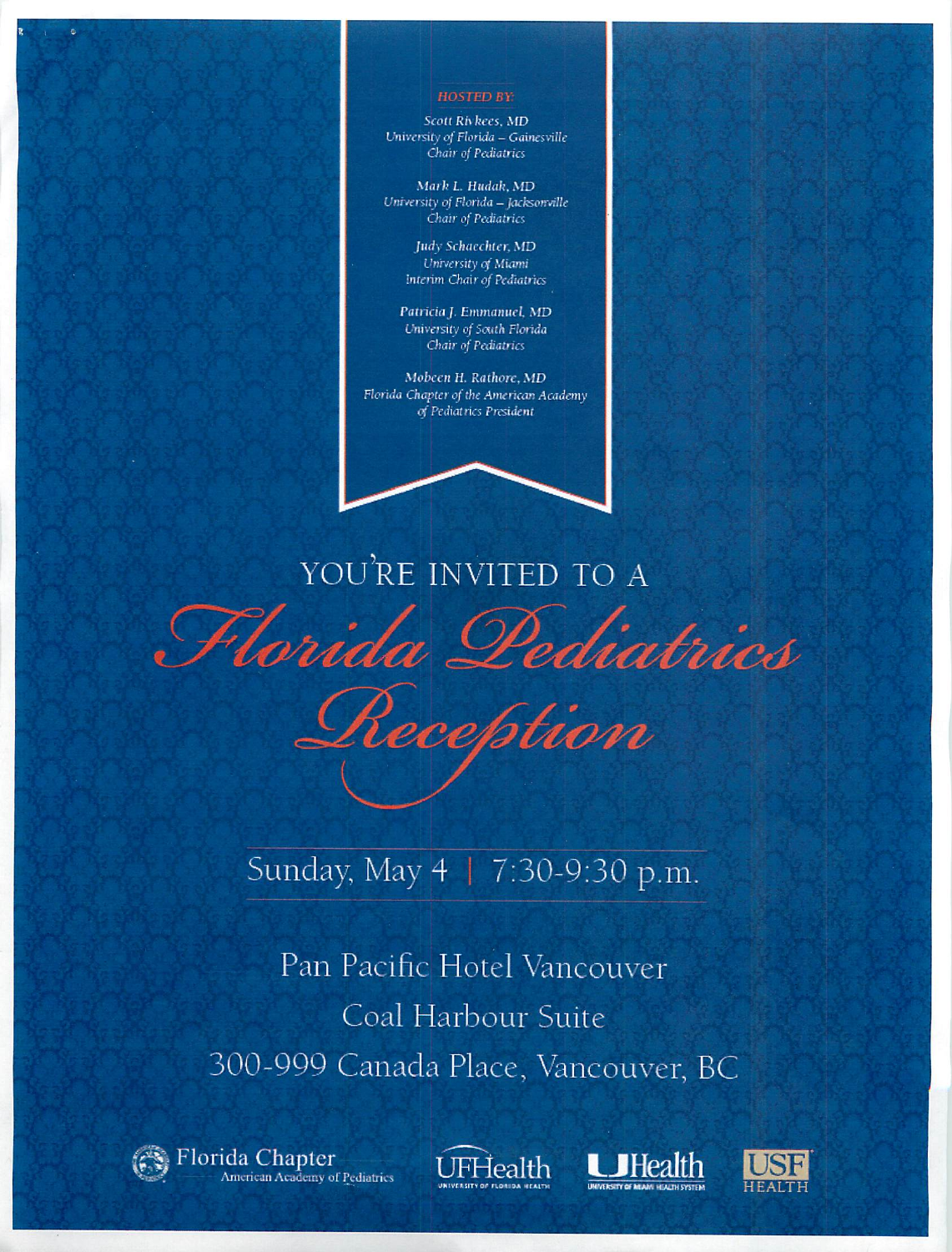# **2014 Pediatric Academic Societies' & Asian Society for Pediatric Research Joint Meeting Itinerary**

#### **Date: Saturday, May 3, 2014**

**Session:** State of the Art Plenary: Is Health Reform Working for Children? State Implementation of the Affordable Care Act and Its Consequences for Access to Care and the Practice Pediatrics (10:30 AM-12:30 PM)

**Location:** East 12 - Vancouver Convention Centre

#### **Presentation Time:** 10:30 am

**Title:** Is Health Reform Working for Children? State Implementation of the Affordable Care Act and Its Consequences for Access to Care and the Practice **Pediatrics Authors:** Chair: Richard Lee Bucciarelli, University of Florida/Peds, Gainesville, FL **Course Code:** 1360

**Session:** Platform Session: Developmental / Behavioral Pediatrics: Outcomes (10:30 AM - 12:30 PM)

**Location:** East Ballroom C - Vancouver Convention Centre

#### **Presentation Time:** 10:45 am

**Publication Number:** [1420.2] **Title:** Effects of Early Intervention on Cognitive and Behavioral Outcomes of Children With Autism Spectrum Disorder **Authors:** Jeffrey Roth, Janet M. Currie, Joshua S. Goodman, Claudia Persico, David N. Figlio. **Course Code:** 1420

**Session:** Platform Session: Behavior Initiation & Health Screening (10:30 AM - 12:30 PM)

**Location:** East 10 - Vancouver Convention Centre

#### **Presentation Time:** 11:30 am

#### **Publication Number:** [1405.5]

**Title:** Provider Validation of Patient Report of Transition Readiness Using the Transition Readiness Assessment Questionnaire (TRAQ) **Authors:** David Wood, Audrey Bringman, Carmen Smotherman, Dale Kraemer, William Livingood. **Course Code:** 1405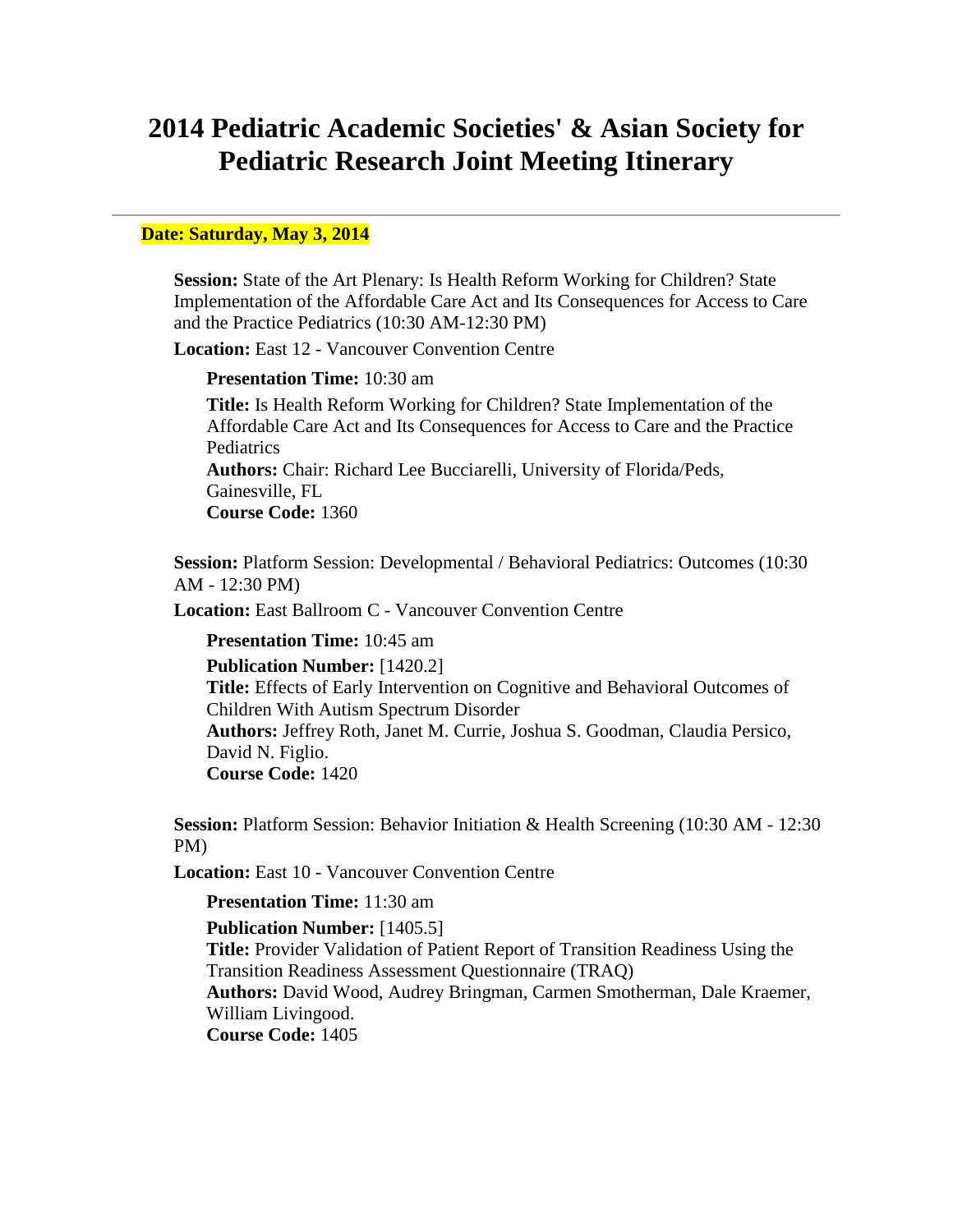#### **Date: Saturday, May 3, 2014**

**Session:** Poster Session: Medical Education (1:00 PM - 4:00 PM) **Location:** Exhibit Hall C - Vancouver Convention Centre

**Presentation Time:** 1:00 pm **Publication Number:** [1533.502] **Title:** Transition To Practice in Pediatrics: Does a Formal Elective Improve Resident Practices? **Authors:** Maria N. Kelly, Erik W. Black, Kathleen Ryan, Sanjeev Tuli, Maureen A. Novak. **Board:** 502 **Course Code:** 1533

**Session: Poster Session: Neonatology (1:00 PM - 4:00 PM)** 

**Location:** Exhibit Hall C - Vancouver Convention Centre

#### **Presentation Time:** 1:00 pm

**Publication Number:** [1550.753]

**Title:** Home Environment, Family Social Support, and Cognitive and Motor Development of Infants and Toddlers of Mothers With Multiple Risks: Parallel Process Latent Growth Curve Analysis **Authors:** Cinda Clark, Tamara D. Warner, James Algina, Patricia Synder, Fonda Davis Eyler, Marylou Behnke.

**Board:** 753 **Course Code:** 1550

**Session:** Workshop: Combating Burnout: Enhancing Vitality and Reinvigorating Your Collegial Network (2:45 PM-4:45 PM)

**Location:** East 18 - Vancouver Convention Centre

#### **Presentation Time:** 2:45 pm

**Title:** Combating Burnout: Enhancing Vitality and Reinvigorating Your Collegial Network

**Authors:** Workshop Leader: Elisa Alter Zenni, University of Florida College of Medicine-Jacksonville, Jacksonville, FL

**Course Code:** 1702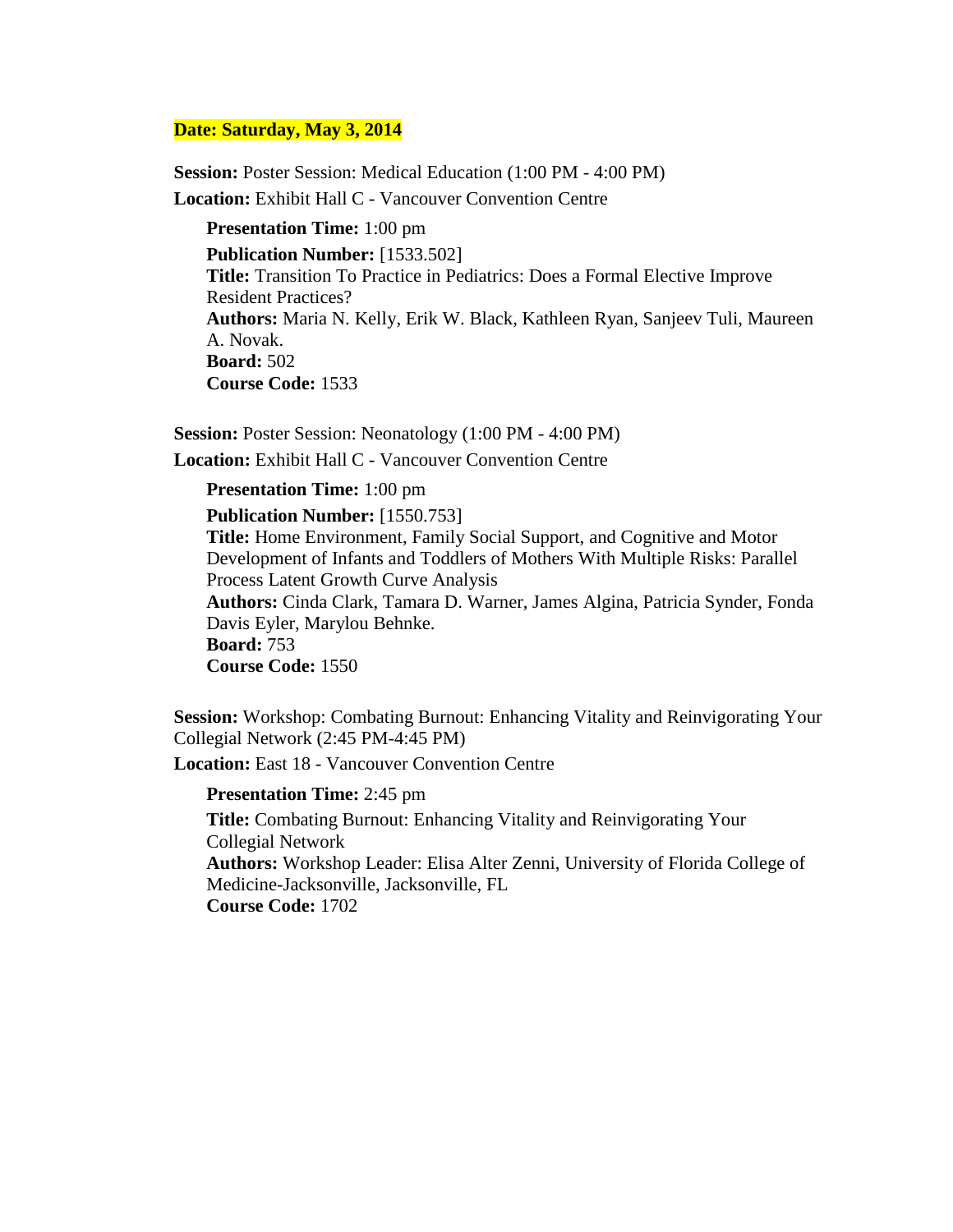**Session:** Workshop: Creating Effective Workshops: Moving from Good to Great (8:00 AM-11:00 AM)

**Location:** West 115 - Vancouver Convention Centre

**Presentation Time:** 8:00 am

**Title:** Creating Effective Workshops: Moving from Good to Great **Authors:** Workshop Co-Leader: Deborah Weyer, Department of Pediatrics, University of Florida College of Medicine, Gainesville, FL, Elisa Alter Zenni, Pediatrics, University of Florida College of Medicine-Jacksonville, Jacksonville, FL, Marilyn Dumont-Driscoll, Pediatrics, University of Florida College of Medicine, Gainesville, FL, Teri Turner, Department of Pediatrics, Baylor College of Medicine, Houston, TX, John Olsson, Pediatrics, Brody School of Medicine/East Carolina University, Greenville, NC **Course Code:** 2228

**Session:** Platform Session: Endocrinology I: Basic (10:30 AM - 12:30 PM)

**Location:** West 301-305 - Vancouver Convention Centre

**Presentation Time:** 11:45 am

**Publication Number:** [2350.6]

**Title:** SPR Student Research Awards - Marie Strobl: Maternal Hypo- and Hyperthyroidism Result in Long-Term and Opposing Adverse Effects of on Axonal Plasticity in the Adult Neocortex **Authors:** Marie Strobl, Jason Coleman, Scott Rivkees. **Course Code:** 2350

**Session: Platform Session: Hypothermia & Hypoxic Ischemic Encephalopathy (10:30)** AM - 12:30 PM)

**Location:** West Ballroom A - Vancouver Convention Centre

**Presentation Time:** 11:45 am

**Publication Number:** [2365.6]

**Title:** UCH-L1 and GFAP Serum Levels in Neonates With Hypoxic-Ischemic Encephalopathy

**Authors:** Martha Douglas-Escobar, Shelley C. Heaton, Linda J. Young, Jeffrey Bennett, Olena Glushakova, Ronald Hayes, Michael D. Weiss. **Course Code:** 2365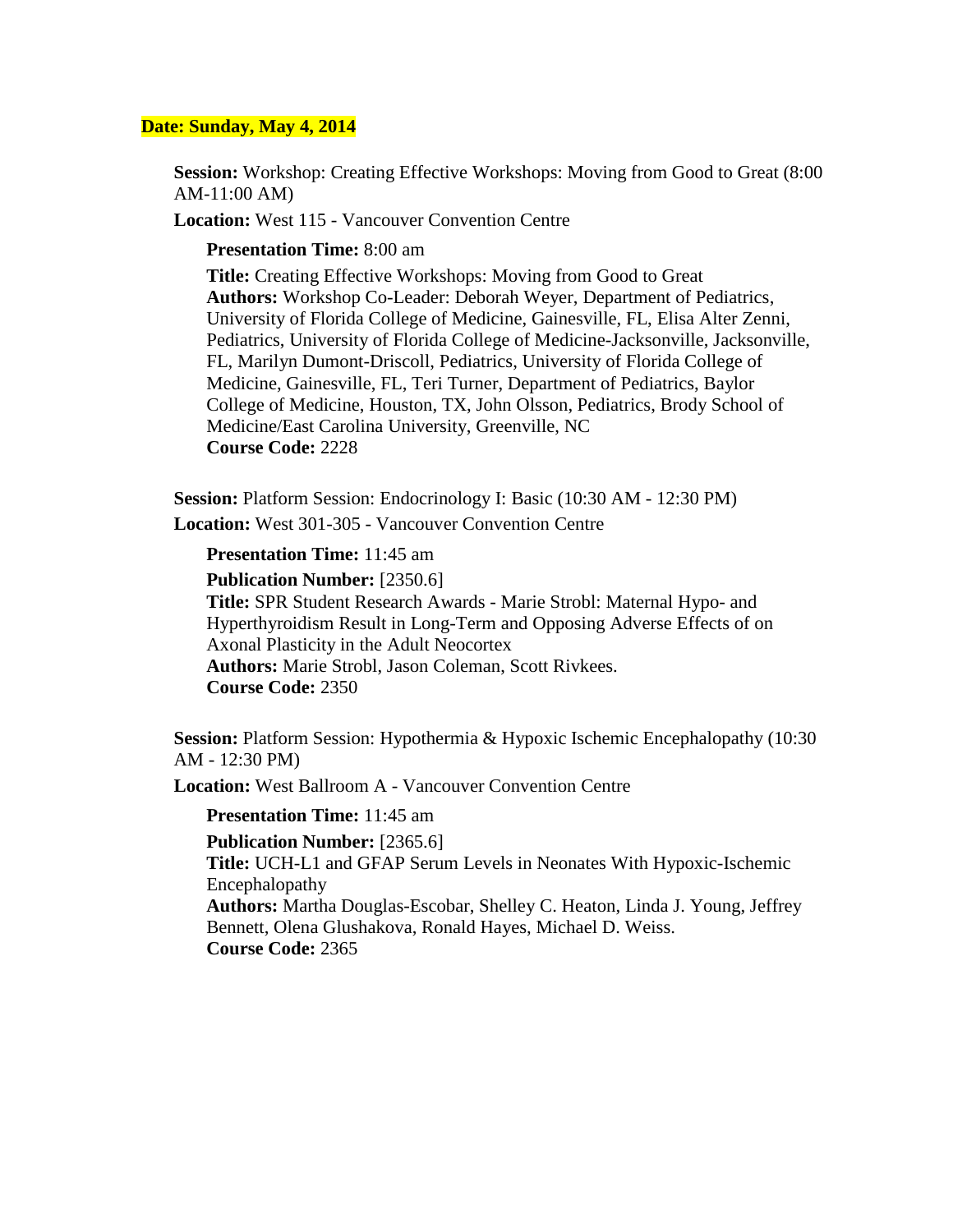**Session:** State of the Art Plenary: The Human Microbiome: A New Vista on Childhood Biology (3:30 PM-5:30 PM)

**Location:** East 8 - Vancouver Convention Centre

#### **Presentation Time:** 3:30 pm

**Title:** The Human Microbiome: A New Vista on Childhood Biology **Authors:** Chair: Josef Neu, University of Florida, Gainesville, FL, and Chair and Speaker: Phillip I. Tarr, Washington University School of Medicine, St. Louis, MO **Course Code:** 2815

**Session:** Poster Session: Nephrology (4:15 PM - 7:30 PM) **Location:** Exhibit Hall C - Vancouver Convention Centre

#### **Presentation Time:** 4:15 pm

**Publication Number:** [2908.103] **Title:** Renin Mutation Causing Anemia and Kidney Injury in Childhood **Authors:** Faris Q. Hashim, Anthony J. Bleyer, Stanislav Kmoch, Richard Neiberger. **Board:** 103 **Course Code:** 2908

**Location:** Exhibit Hall C - Vancouver Convention Centre

**Presentation Time:** 4:15 pm

**Publication Number:** [2910.120] **Title:** Nephrin Phosphorylation in Minimal Change Disease **Authors:** Gabriel Cara-Fuentes, Heiman Wang, Eduardo H. Garin. **Board:** 120 **Course Code:** 2910

#### **Presentation Time:** 4:15 pm

**Publication Number:** [2910.128] **Title:** B -Cell and T -Cell Interaction in Minimal Change Disease **Authors:** Atul Poudel, Clive Wasserfall, Eduardo H. Garin. **Board:** 128 **Course Code:** 2910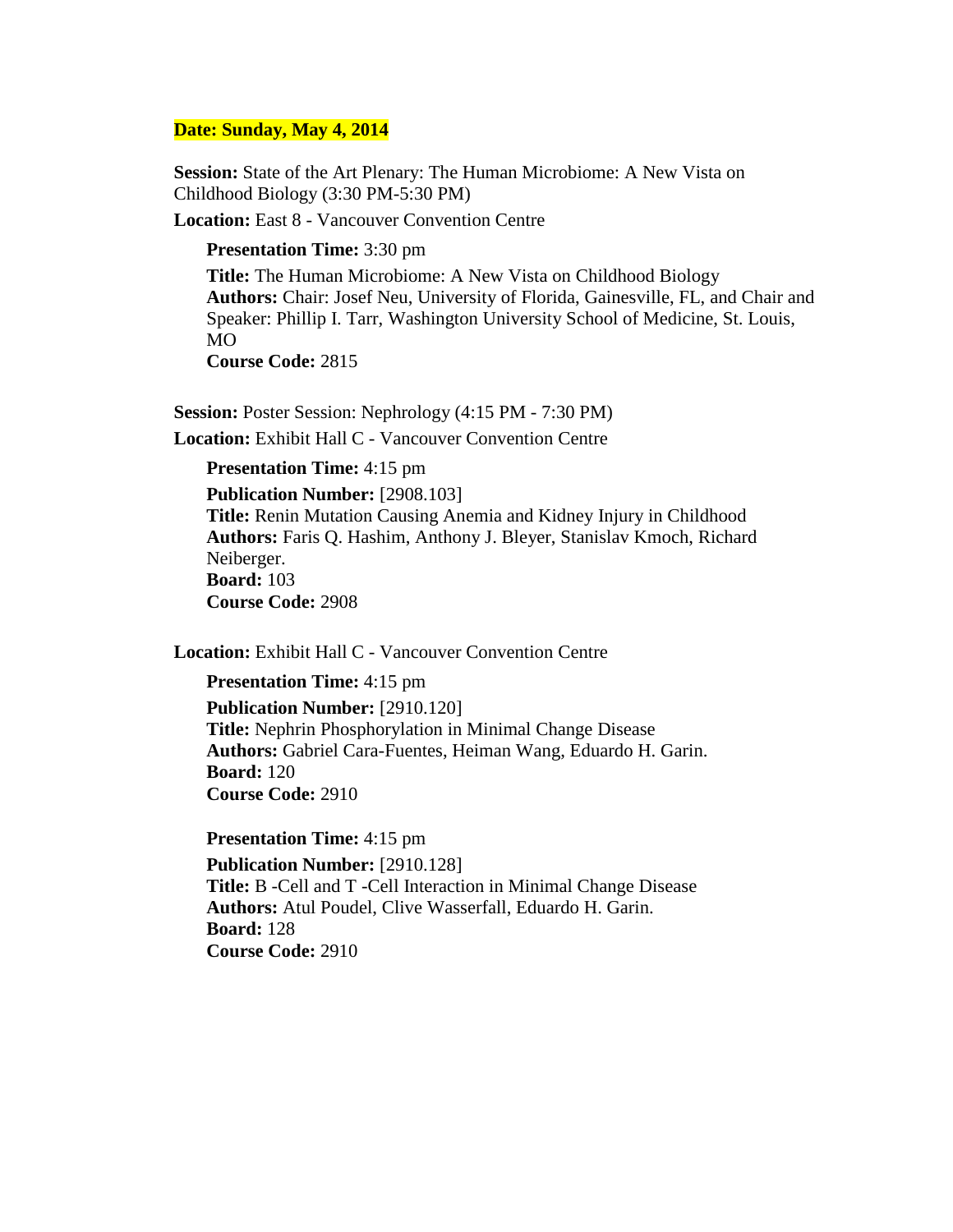**Session:** Poster Session: Neonatal Neurology (4:15 PM - 7:30 PM) **Location:** Exhibit Hall C - Vancouver Convention Centre

**Presentation Time:** 4:15 pm **Publication Number:** [2922.321] **Title:** Transporting Neonates With Hypoxic-Ischemic Encephalopathy Utilizing Active Hypothermia **Authors:** Michael D. Weiss, Alex Tang, Linda Young, Martha Douglas-Escobar. **Board:** 321 **Course Code:** 2922

**Session:** Poster Sess: General Pediatrics & Preventive Pediatrics (4:15 PM - 7:30 PM) **Location:** Exhibit Hall C - Vancouver Convention Centre

**Presentation Time:** 4:15 pm

**Publication Number:** [2954.755] **Title:** Evaluation of the Impact of Short Term Global Health Service Trips on Medical Students' Self-Assessed Knowledge of Social Determinants of Health and Cultural Competency **Authors:** David Wood, Kavita Patel, Carmen Smotherman, Elizabeth Devos. **Board:** 755 **Course Code:** 2954

**Session:** Poster Session: Developmental Biology (4:15 PM - 7:30 PM) **Location:** Exhibit Hall C - Vancouver Convention Centre

**Presentation Time:** 4:15 pm

**Publication Number:** [2956.788] **Title:** COHemoglobin after Brief Exposure To of Low Dose Carbon Monoxide in Neonatal Mice **Authors:** Martha V. Douglas-Escobar, Monique Mendes, Candace Rossignol, Sylvain Dore, Michael D. Weiss. **Board:** 788 **Course Code:** 2956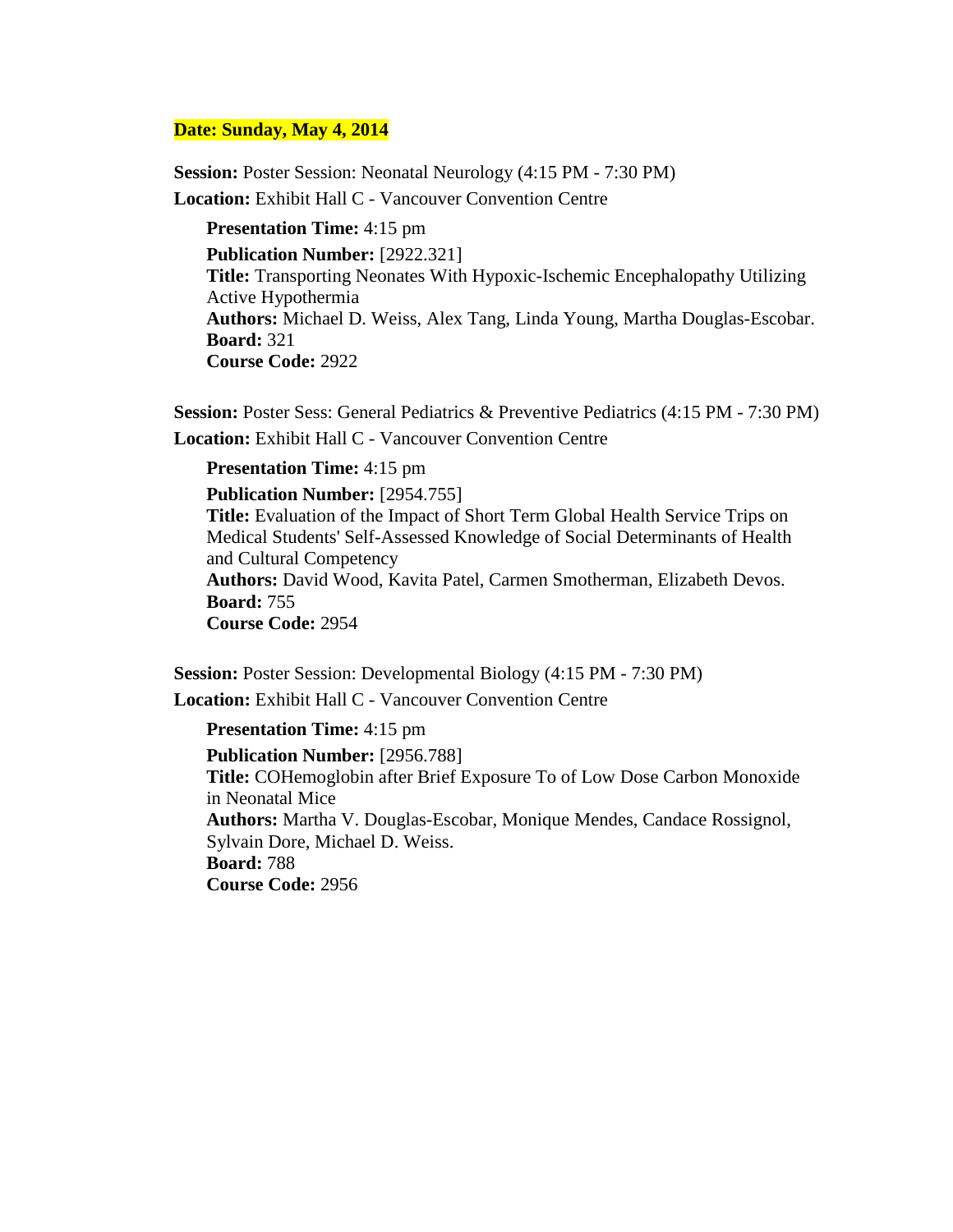**Session:** Poster Session: Medical Education (4:15 PM - 7:30 PM) **Location:** Exhibit Hall C - Vancouver Convention Centre

**Presentation Time:** 4:15 pm **Publication Number:** [2961.827] **Title:** The Evaluation of a Night Float Hospital Experience During the Third Year Pediatric Clerkship **Authors:** Maria N. Kelly, Erik W. Black, Justin J. Hendricks, Shelley W. Collins. **Board:** 827 **Course Code:** 296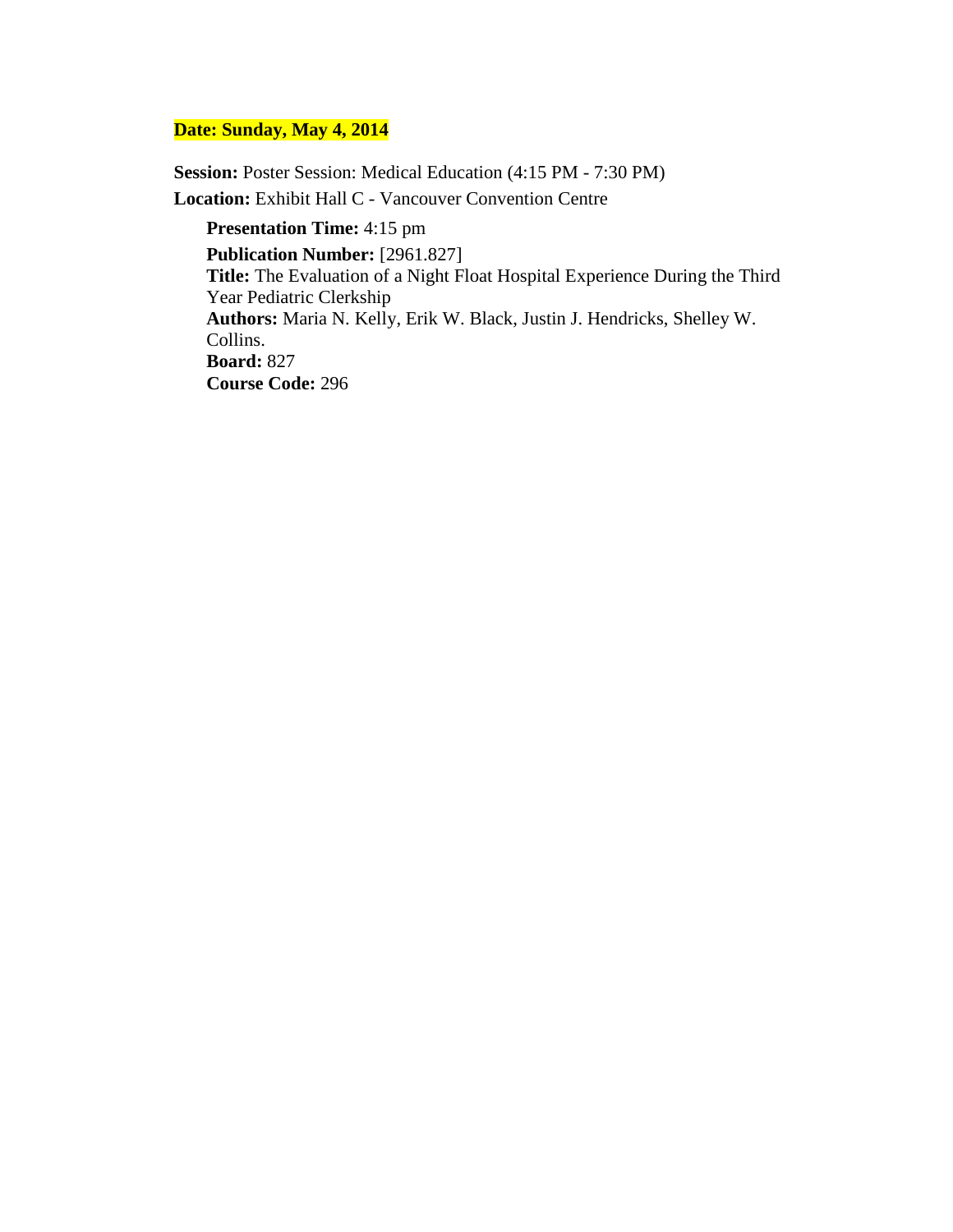**Session:** Hot Topic: Reading the Tea Leaves: The Future of Federal Funding for Pediatric Research (7:00 AM-8:00 AM)

**Location:** West 111-112 - Vancouver Convention Centre

#### **Presentation Time:** 7:00 am

**Title:** Reading the Tea Leaves: The Future of Federal Funding for Pediatric Research **Authors:** Chair and Speaker: Richard Lee Bucciarelli, University of Florida/Peds, Gainesville, FL, and David A. Clark, Children's Hospital at Albany Medical Center, Albany, NY **Course Code:** 3050A

#### **Presentation Time:** 7:00 am

**Title:** Federal Funding for Pediatric Research: A Look Forward **Authors:** Chair and Speaker: Richard Lee Bucciarelli, University of Florida/Peds, Gainesville, FL **Course Code:** 3050A

**Session:** Topic Symposium: Enteral Nutrition Promotes Optimal Intestinal Adaptation and Prevents NEC! (8:00 AM-10:00 AM)

**Location:** West Ballroom A - Vancouver Convention Centre

#### **Presentation Time:** 8:05 am

**Title:** A Key to Preventing NEC during Enteral Feeding Is Optimization of the Gut Microbiome, Which Requires Changes in Medical and Nutritional Practices **Authors:** Speaker: Josef Neu, University of Florida, Gainesville, FL **Course Code:** 3105

**Session:** Platform Session: Rare Diseases I (3:30 PM - 5:30 PM)

**Location:** West 111-112

**Presentation Time:** 3:30 pm

**Title:** Session Moderators: Barry J. Byrne and Lynda Polgreen **Authors: Course Code:** 3695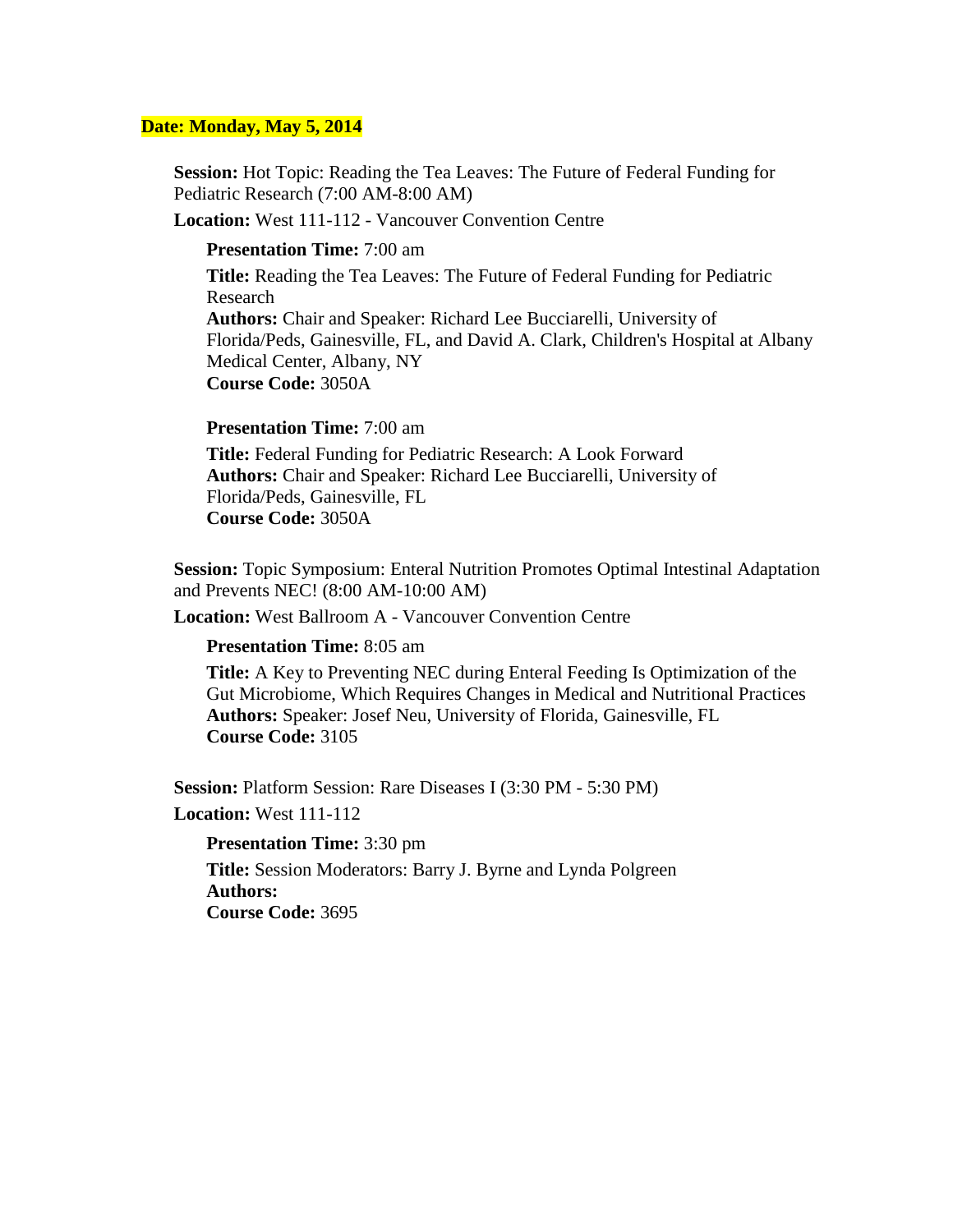**Session:** Workshop: Navigating the NIH Peer Review Process (3:30 PM-5:30 PM)

**Location:** West 113 - Vancouver Convention Centre

**Presentation Time:** 3:30 pm

**Title:** Navigating the NIH Peer Review Process **Authors:** Workshop Co-Leader: Rosemary D. Higgins, Pregnancy & Perinatology Branch, Ctr for Developmental Biology and Perinatal Med., Rockville, MD, Tonse N.K. Raju, NICHD, Bethesda, MD, Richard Lee Bucciarelli, University of Florida/Peds, Gainesville, FL **Course Code:** 3724

**Session:** Poster Session: General Pediatrics & Preventive Pediatrics (4:15 PM - 7:30 PM)

**Location:** Exhibit Hall C - Vancouver Convention Centre

**Presentation Time:** 4:15 pm **Publication Number:** [3803.122] **Title:** Unless Later HIV Tests Can Be Assured Birth HIV Test Is Still Necessary for HIV Exposed Infants **Authors:** Fernando J. Bula-Rudas, Mobeen Rathore, Reem Itani, Feroz Bhinde. **Board:** 122 **Course Code:** 3803

**Session:** Poster Session: Genetics / Inborn Errors of Metabolism (4:15 PM - 7:30 PM) **Location:** Exhibit Hall C - Vancouver Convention Centre

**Presentation Time:** 4:15 pm

**Publication Number:** [3821.316] **Title:** Disordered Eating and Body Esteem in Patients With Glycogen Storage Disease **Authors:** Theresa B. Flanagan, David A. Weinstein, Lisa J. Merlo. **Board:** 316 **Course Code:** 3821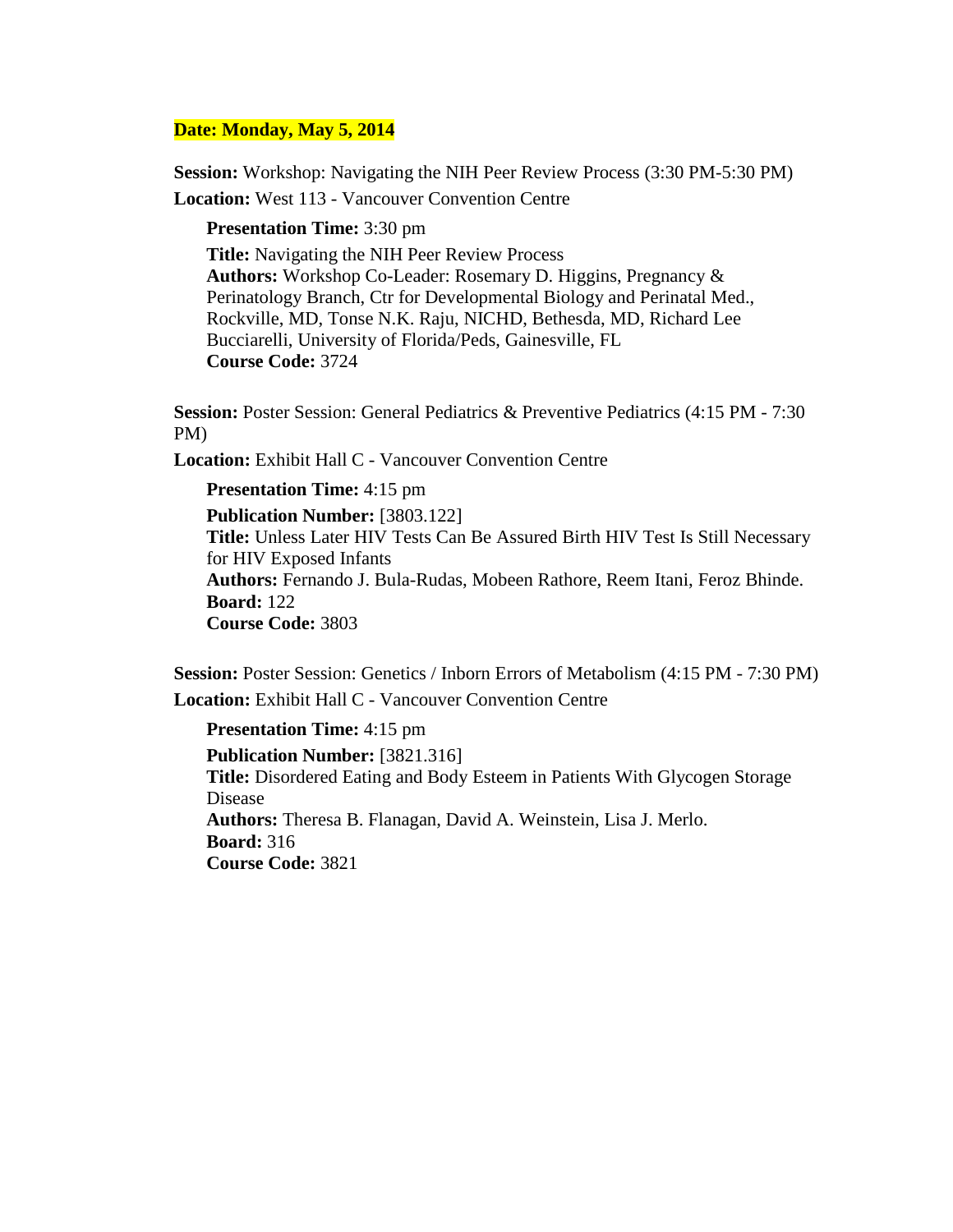**Session:** Poster Session: Adolescent Medicine (4:15 PM - 7:30 PM)

**Location:** Exhibit Hall C - Vancouver Convention Centre

**Presentation Time:** 4:15 pm **Publication Number:** [3823.325] **Title:** Adolescent Views on Comprehensive Health Risk Assessment and Counseling: Assessing Gender Differences **Authors:** Hajar Kadivar, Lindsay Thompson, Martin Wegman, TaJuana Chisholm, Maryum Khan, Katie Eddleton, Michael Muszynski, Elizabeth Shenkman. **Board:** 325**; Course Code**: 3823

**Location:** Exhibit Hall C - Vancouver Convention Centre

**Presentation Time:** 4:15 pm

**Publication Number:** [3827.347] **Title:** Factor Structure and Validation of the Transition Readiness Assessment Questionnaire (TRAQ) **Authors:** David Wood, Gregory Sawicki, David Miller, Carmen Smotherman, William Livingood, Maria Ferris, Dale Kraemer. **Board:** 347; **Course Code:** 3827

**Session:** Poster Session: Medical Education (4:15 PM - 7:30 PM)

**Location:** Exhibit Hall C - Vancouver Convention Centre

**Presentation Time:** 4:15 pm

**Publication Number:** [3839.488]

**Title:** The Effect of a Curricular Change on the Documentation Practices of Tobacco Use, Exposure, and Cessation in Pediatric Primary CarE **Authors:** Maria N. Kelly, Lindsay A. Thompson, Teresa A. Lynch, Maureen A. Novak.

**Board:** 488; **Course Code:** 3839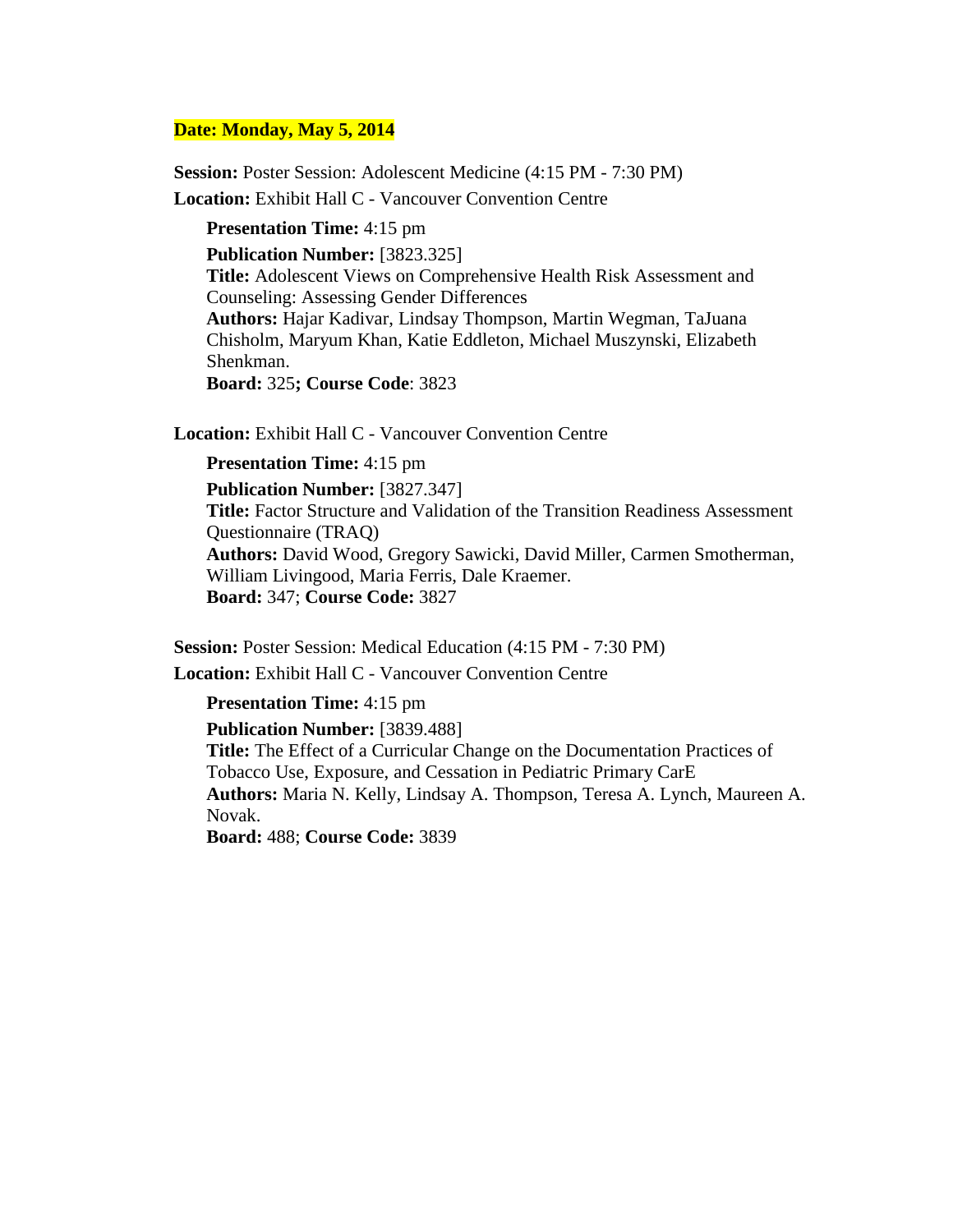**Session:** Poster Session: Endocrinology & Diabetes (4:15 PM – 7:30 PM) **Location:** Exhibit Hall C – Vancouver Convention Center  **Presentation Time**: 4:15 pm  **Publication Number:** [3807.180]  **Title:** Engaging Teens in a Computer Based Weight Management Program: Avatars Could Help

 **Authors:** Toree Malasanos, Cynthia LeRouge, Christine Lisetti  **Board:** 180

 **Course Code:** 3807

**Session: Platform Session: Prevention & Health Services (3:30 PM - 5:30 PM) Location:** East 11 - Vancouver Convention Centre

#### **Presentation Time:** 4:45 pm

**Publication Number:** [3685.6]

**Title:** Associations Between Health Care Transition Planning and Transition Readiness Among Youth With Cystic Fibrosis

**Authors:** Gregory Sawicki, Olyn Andrade, David Wood, Mark Schuster. **Course Code:** 3685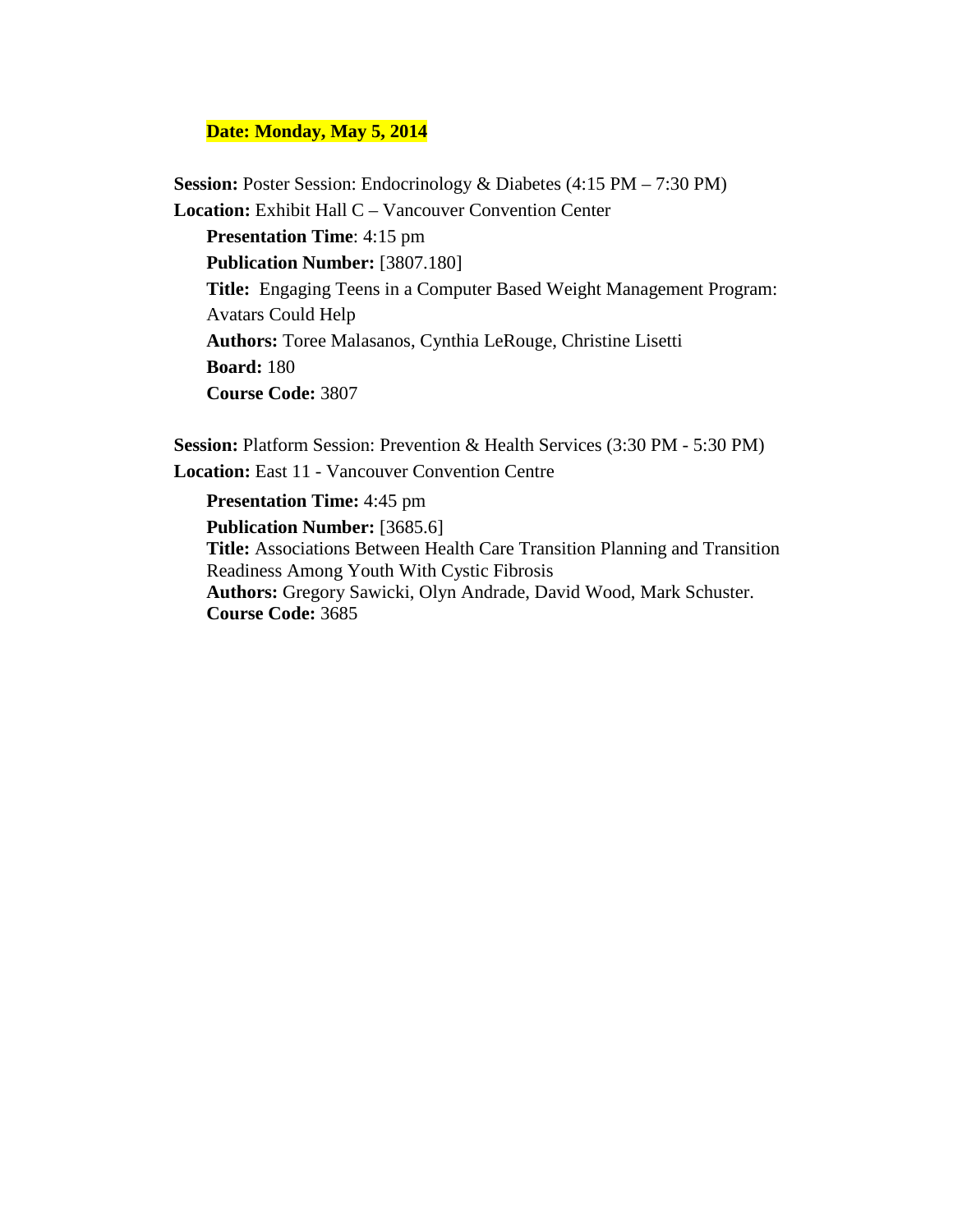#### **Date: Tuesday, May 6, 2014**

**Session: Poster Session: Neonatology (7:00 AM - 11:00 AM) Location:** Exhibit Hall C - Vancouver Convention Centre

**Presentation Time:** 7:00 am **Publication Number:** [4103.79] **Title:** Post-Prandial Decrease in Abdominal Regional Saturations (A-rSO2) in Very-Low-Birth Weight (VLBW) Premature Babies Who Tolerate Full Enteral Feeds **Authors:** Eric B. Ortigoza, Josef Neu. **Board:** 79 **Course Code:** 4103

**Location:** Exhibit Hall C - Vancouver Convention Centre

**Presentation Time:** 7:00 am **Publication Number:** [4104.82] **Title:** Buccal Swab Lipocalin 2: A Predictive NEC Biomarker? **Authors:** Nan Li, Diomel de la Cruz, Josef Neu. **Board:** 82 **Course Code:** 4104

**Location:** Exhibit Hall C - Vancouver Convention Centre

**Presentation Time:** 7:00 am

**Publication Number:** [4132.434] **Title:** A Pilot Study Evaluating Gastric Residuals in Very Low BirthWeight Infants **Authors:** Roberto Murgas Torrazza, Leslie Parker, Yuefeng Li, Elizabeth Talaga, Cindy Miller, Jonathan Shuster, Josef Neu. **Board:** 434 **Course Code:** 4132

**Location:** Exhibit Hall C - Vancouver Convention Centre **Presentation Time:** 7:00 am  **Publication Number:** [4105.101]  **Title:** Necrotizing Enterocolitis (NEC) in Non-Anomalous Term (T) and Late Preterm (LPT) Infants: A 20 Year Single Center Case-Control Study  **Authors:** Y. Tolaymat, N. Alviedo, P. Pieper, F. Banadera, D.F. Kraemer, P. Aldridge, M.L. Hudak, R. Sharma.  **Board:** 101  **Course Code:** 4105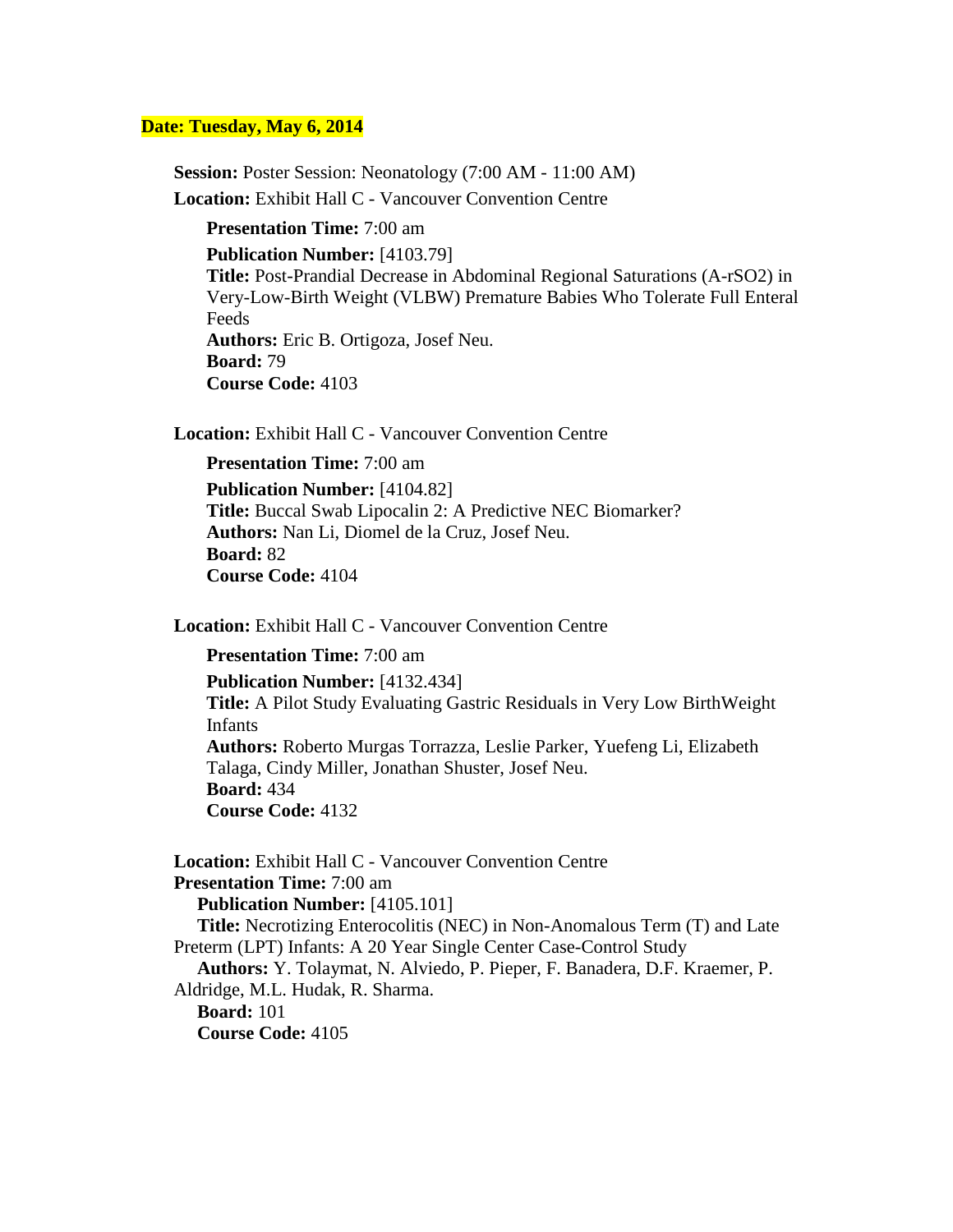### **Date: Tuesday, May 6, 2014**

**Session:** Special Interest Group: Advocacy Training (9:00 AM-12:00 PM)

**Location:** East 13 - Vancouver Convention Centre

**Presentation Time:** 8:30 am

**Title:** Advocacy Training **Authors:** SIG Speaker: Anda Kuo, UCSF, San Francisco, CA, C. Andrew Aligne, Box 777: Hoekelman Center, URMC, Dept. of Pediatrics, Rochester, NY, Michele Lossius, Department of Pediatrics, University of Florida, Benjamin Hoffman, Pediatrics, Oregon Health and Science University, Portland, OR **Course Code:** 4230

**Session:** Special Interest Group: Continuity (9:00 AM-12:00 PM) **Location:** East Parkview 2 - Vancouver Convention Centre

#### **Presentation Time:** 8:30 am

**Title:** Continuity

**Authors:** SIG Speaker: Marilyn Dumont-Driscoll, Pediatrics, University of Florida College of Medicine, Gainesville, FL, Cynthia Ferrell, Pediatrics, Oregon Health & Science University, Portland, OR, Lynn C. Garfunkel, Pediatrics, University of Rochester SOMD and Rochester General Hospital, Rochester, NY, Janet Serwint, Pediatrics, Johns Hopkins University, Baltimore, MD, Paul Darden, Susan Feigelman, Pediatrics, University of Maryland, Baltimore, MD, Teresa Duryea, Pediatrics, Baylor College of Medicine, Houston, TX, Theresa Hetzler, Pediatrics, New York Medical College, Valhalla, NY, Diane Kittredge, Pediatrics, Dartmouth Hitchcock Medical Center, Lebanon, NH, Sharon Riesen, Loma Linda University, Loma Linda, CA **Course Code:** 4232

**Session:** Special Interest Group: Health Care Transition and Disease Self-Management (9:00 AM – 12:00 PM)

**Location:** East 18 – Vancouver Convention Centre

**Presentation Time:**  $(9:00 \text{ AM} - 12:00 \text{ pm})$  **Title:** Health Care Transition and Disease Self-Management Authors: Chair: David Wood, UF College of Medicine, Jacksonville, FL, Cecily L.Betz, University of Southern California, los Angeles and Megumi J. Okumura,

UCSF, San Francisco CA